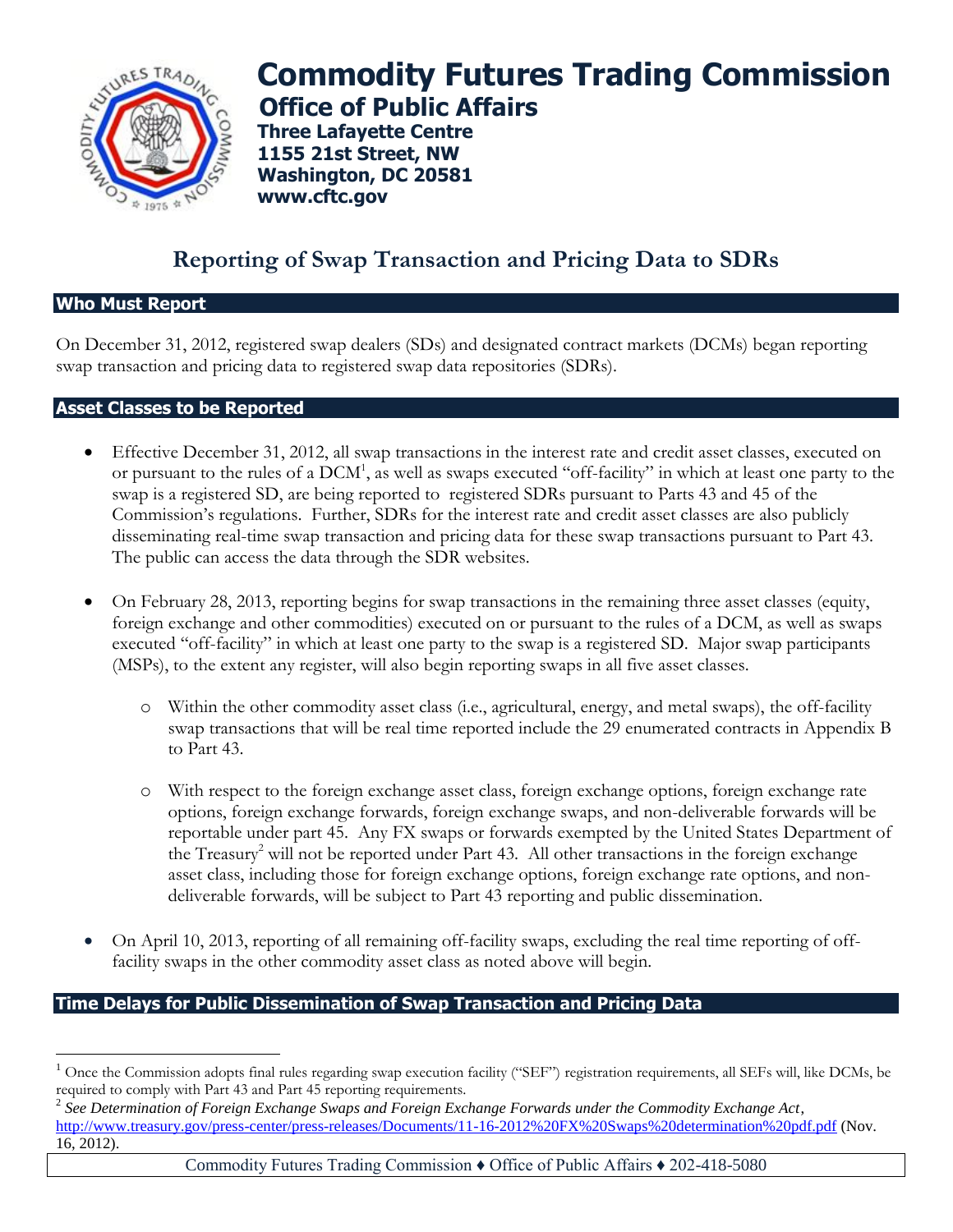- While reporting counterparties must report swap transaction and pricing data to the SDR as soon as technologically practicable after execution, the real time reporting rules in Part 43 provide time delays for the public dissemination of swap transaction and pricing data, based on:
	- o type of execution (i.e., bilaterally executed swaps have longer time delays than swaps executed on or pursuant to the rules of a SEF or DCM);
	- o underlying asset (i.e., physical commodity swaps have longer time delays for public dissemination than financial swaps); and
	- o market participant (i.e., end-users that are responsible for reporting the swap data have longer time delays than for swaps in which an SD is responsible for reporting).
- Time delays are phased in over a two-year period, beginning October 12, 2012. The time delays will be reduced over that period in order to ease the transition to providing transparency to the swaps markets. These time delays ultimately will only be applied to block trades and large notional off-facility swaps; however, until minimum block sizes are set for particular groups of swaps, the time delays shall apply to all swaps.
- The shortest final time delays after the phase in will be 15 minutes (phased down from 30 minutes), while the longest will be 24 hours (phased down from 48 hours). The time delays are shown below.
	- o Swaps executed on or pursuant to the rules of a SEF or DCM (All Asset Classes)
		- Year  $1 30$  minutes
		- October 12, 2013 and after  $-15$  minutes
	- o Swaps subject to Mandatory Clearing, but not executed on a SEF or DCM (All Asset Classes) (excluding swaps subject to end-user exception or that are not cleared)
		- **One party is an SD or MSP** 
			- Year 1  $-30$  minutes
			- October 12, 2013 and after  $-15$  minutes

### **Financial Swaps (no SD or MSP)**

- Year 1  $-4$  hours
- October 12, 2013 and after  $-2$  hours
- October 12, 2014 and after  $-1$  hour

### o Bilaterally Executed Swaps Not Subject to Mandatory Clearing with at least one SD or MSP

## **Interest Rate, Credit, Foreign Exchange, Equity Asset Classes**

- Year 1  $-1$  hour
- October 12, 2013 and after  $-30$  minutes

### **Other Commodity Asset Class**

- Year 1  $-4$  hours
- October 12, 2013 and after  $-2$  hours
- October 12, 2014 and after  $-2$  hours
- o Bilaterally Executed Swaps Not Subject to Mandatory Clearing with no SD or MSP (All Asset Classes)
	- $Year 1 48 hours$
	- October 12, 2013 and after  $-36$  hours

Commodity Futures Trading Commission ♦ Office of Public Affairs ♦ 202-418-5080